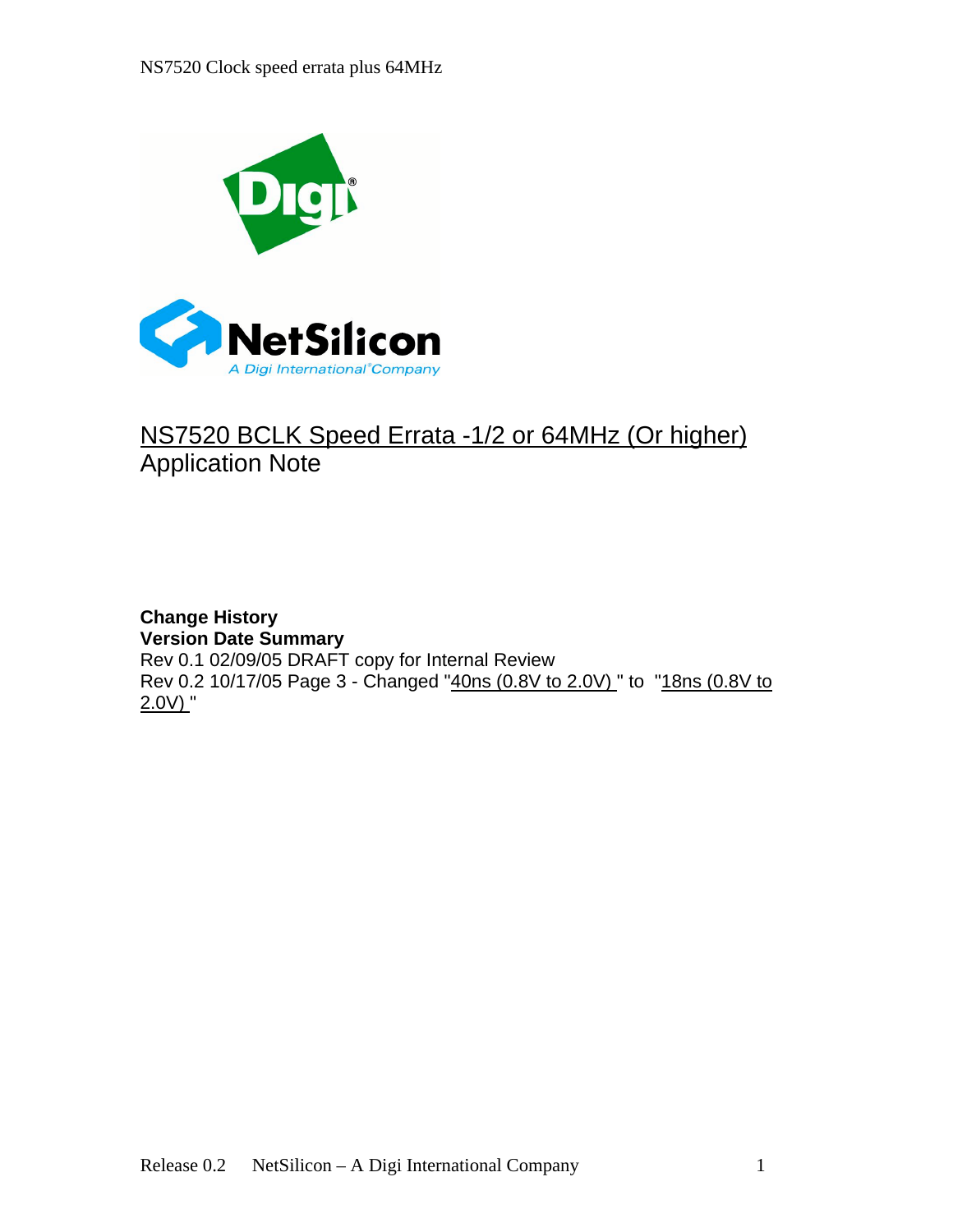## **Table of Contents**

| 1. Introduction               |  |
|-------------------------------|--|
| 2. Work Around                |  |
| 3. Figure 1: Rise/fall timing |  |
|                               |  |
|                               |  |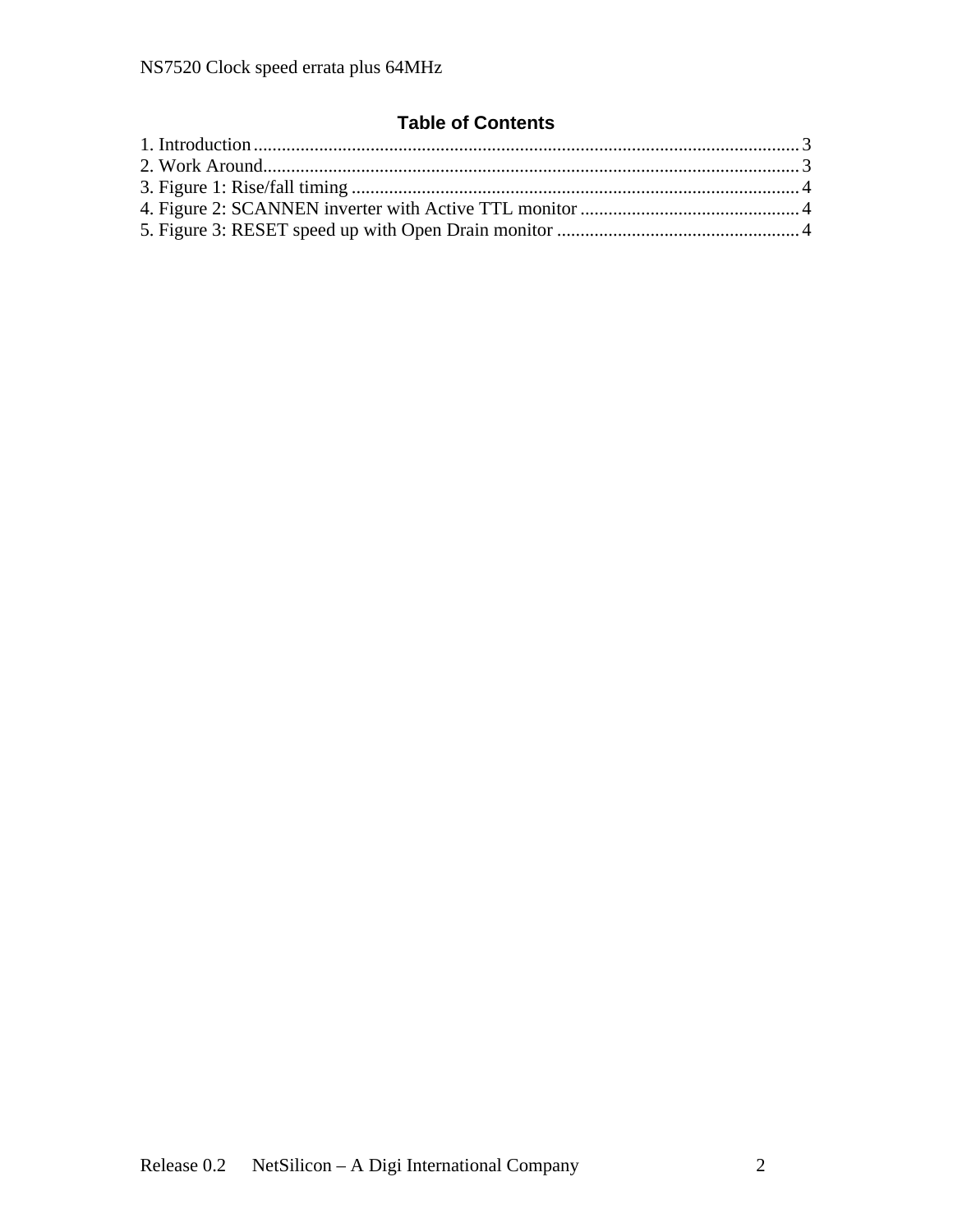## **1. Introduction**

When the NS7520 is configured to use the PLL clock generator, the system clock can come up at ½ the configured frequency, or at a higher frequency - Usually 64MHz.

When the PLLTST and BISTEN signals are set high with the SCANEN signal low, the PLL clock generator should produce the system clock based on the code it reads on address signals A[4:0]. On rare occasions the system clock will be ½ the frequency, or greater than the configured frequency due to the internal PLL circuitry not being properly reset.

When the PLL is bypassed; PLLTST\_N, BISTEN\_N, SCANEN\_N all equal to a logic "1", this application note not does not apply.

## **2. Work Around**

Insuring that the RESET source has adequate fall/rise times and is free from glitches & ringing is a requirement to prevent the 64MHz or other higher frequency. See Figure 1.

Inverting the active LVTTL RESET\_N signal and attaching it to the SCANEN\_N pin prevents the ½ BCLK failure. The maximum delay (inverter propagation delay plus the etch delay) between pins A10 and L13 must be less than 8ns. See Figure 2.

Most open drain power monitors require a speedup circuit in order to met the fall/rise timing. See Figure 3.

An external RESET\_N source with a Rise time exceeding 40ns (0.8V to 2.0V) should use a Schmitt trigger speedup circuit such as a 74LVC2G14.